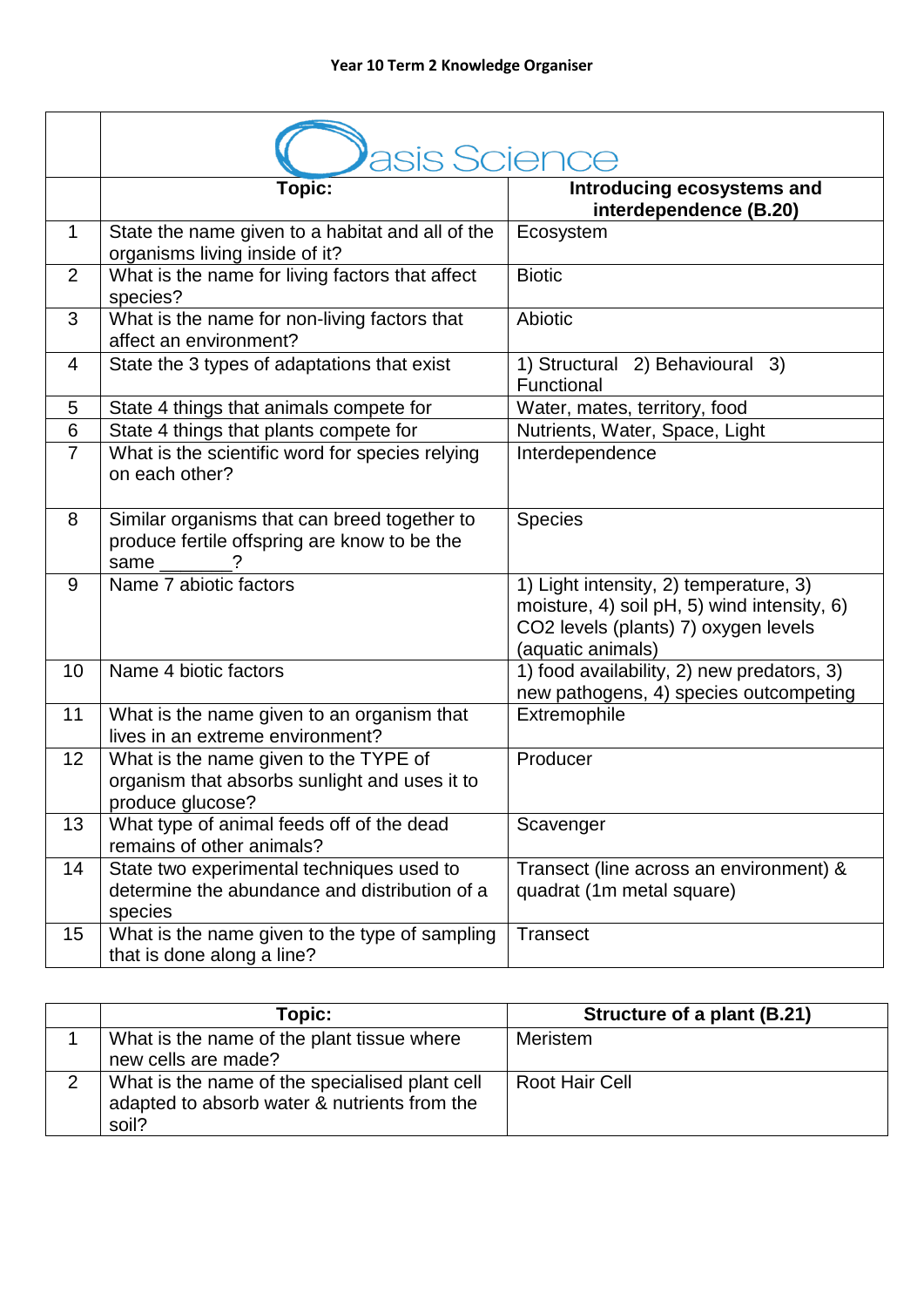| 3              | What is the name of the specialised plant cell                                                 | <b>Guard Cell</b>                                            |
|----------------|------------------------------------------------------------------------------------------------|--------------------------------------------------------------|
|                | adapted to open and close the stomata of a                                                     |                                                              |
| 4              | plant?<br>Which word describes a guard cell (a) filled                                         | (a) filled $=$ Turgid                                        |
|                | with water? (b) that has very little water                                                     | (b) lacking water = flaccid                                  |
| 5              | What is the name of the specialised cell that is                                               | Palisade cell                                                |
|                | adapted to absorb lots of light energy in the                                                  |                                                              |
|                | leaf?                                                                                          |                                                              |
| 6              | What is the chemical in chloroplasts that allow<br>plant cells to absorb lots of light energy? | Chlorophyll                                                  |
| $\overline{7}$ | Which type of plant tissue is made up of sieve                                                 | Phloem                                                       |
|                | cells and companion cells?                                                                     |                                                              |
|                |                                                                                                |                                                              |
| 8              | What is the name for the hole in a leaf that                                                   | Stoma/Stomata                                                |
|                | allows gases in and water out?                                                                 |                                                              |
| 9              | What is the name of the plant tissue that is                                                   | <b>Xylem</b>                                                 |
|                | made up of a hollow tube of dead cells?                                                        |                                                              |
| 10<br>11       | Which tissue in a plant transports water?<br>Which tissue in a plant transports glucose?       | <b>Xylem</b><br>Phloem                                       |
|                |                                                                                                |                                                              |
| 12             | In which plant organ is glucose made?                                                          | Leaf                                                         |
| 13             | What is the name for the process that converts                                                 | Photosynthesis                                               |
|                | water and carbon dioxide into glucose and                                                      |                                                              |
|                | oxygen?                                                                                        |                                                              |
| 14             | Which organ of a plant is designed to absorb<br>water?                                         | Root                                                         |
| 15             | Which organ of a plant is designed to transport                                                | <b>Stem</b>                                                  |
|                | substances from the roots to the leaves and                                                    |                                                              |
|                | vice versa?                                                                                    |                                                              |
|                |                                                                                                |                                                              |
|                | Topic:                                                                                         | <b>Transport in plants (B.23)</b>                            |
| 1              | Define the term "osmosis"                                                                      | Movement of water from a dilute solution to                  |
|                |                                                                                                | a concentrated solution through a semi<br>permeable membrane |
| $\overline{2}$ | How do you calculate rate of water uptake by a                                                 | volume of water absorbed $\div$ time taken                   |
|                | plant?                                                                                         |                                                              |
| 3              | How do you calculate percentage change in                                                      | Change in mass/initial mass x 100                            |
|                | mass following osmosis?                                                                        |                                                              |
| 4              | When looking at an osmosis graph (change in                                                    | When the line of best fix crosses the X axis                 |
|                | mass of unknown substance vs concentration                                                     |                                                              |
|                | of known sucrose solution) - how can you<br>identify the concentration of the unknown          |                                                              |
|                | substance?                                                                                     |                                                              |
| 5              | Which piece of equipment is used to cut a                                                      | A cork borer                                                 |
|                | cylindrical piece of potato?                                                                   |                                                              |
| 6              | What is the name given to a semi permeable                                                     | Visking tube                                                 |
| $\overline{7}$ | piece of tubing?                                                                               | Water                                                        |
|                | Which substance moves into a plant by<br>osmosis?                                              |                                                              |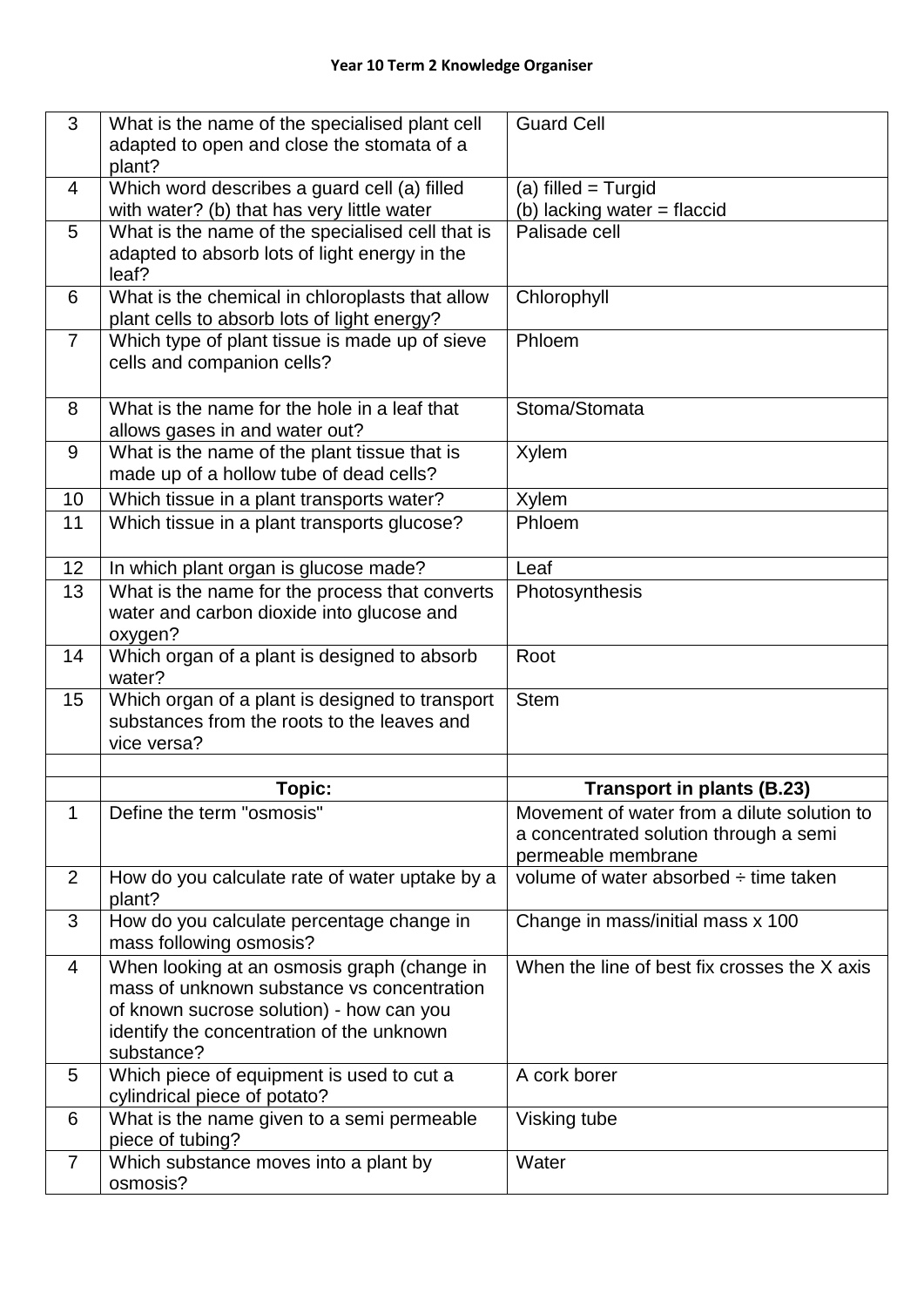| 8                | How are root hair cells adapted for osmosis?                                      | Large surface area and large vacuole                                                                                      |
|------------------|-----------------------------------------------------------------------------------|---------------------------------------------------------------------------------------------------------------------------|
| 9                | Define 'active transport'                                                         | Movement of substances from a dilute to a<br>concentrated solution against the<br>concentration gradient. Requires energy |
| 10               | Name a substance that is moved into plants by<br>active transport                 | Mineral ions                                                                                                              |
| 11               | How are root hair cells adapted for active<br>transport?                          | Lots of mitochondria for respiration                                                                                      |
| 12 <sup>2</sup>  | Define "diffusion"                                                                | Movement of particles from an area of high<br>concentration to an area of low<br>concentration                            |
| 13               | Name one substance that moves into a leaf by<br>diffusion                         | Carbon dioxide                                                                                                            |
| 14               | Name two substance that moves out of a leaf<br>by diffusion                       | Oxygen and water                                                                                                          |
| 15 <sup>15</sup> | Which cells open and close to control the<br>diffusion of substances from a leaf? | <b>Guard cells</b>                                                                                                        |

|                | <b>Topic:</b>                                                                        | <b>Transpiration and translocation (B.24)</b>                                             |
|----------------|--------------------------------------------------------------------------------------|-------------------------------------------------------------------------------------------|
| $\mathbf{1}$   | Name the process by which glucose is moved<br>from a leaf to other parts of the cell | Translocation                                                                             |
| $\overline{2}$ | What is the scientific name given to the<br>evaporation of water from a leaf?        | Transpiration                                                                             |
| 3              | On which side of the leaf are there more<br>stomata?                                 | Underside/lower                                                                           |
| 4              | What is covering the top layer of the leaf to<br>reduce the loss of water?           | <b>Waxy Cuticle</b>                                                                       |
| 5              | Which organ in a plant does water enter<br>through?                                  | Root                                                                                      |
| 6              | Do guard cells become flaccid or turgid when it<br>is very sunny?                    | Turgid                                                                                    |
| $\overline{7}$ | Do stomata open or close when it is night<br>time?                                   | Close                                                                                     |
| 8              | Describe the structure of xylem                                                      | Hollow tubes strengthened with lignin                                                     |
| 9              | Describe the structure of phloem                                                     | Elongated cells with a sieve plate and<br>companion cell                                  |
| 10             | How do you calculate surface area of a<br>cuboid?                                    | Sum of all the 2D faces                                                                   |
| 11             | State four factors that increases the rate of<br>transpiration                       | 1) High wind intensity<br>2) high light intensity<br>3) arid (dry)<br>4) high temperature |
| 12             | Why does high wind intensity increase<br>transpiration?                              | Increases concentration gradient                                                          |
| 13             | Why does high light intensity increase<br>transpiration?                             | Causes stomata to open                                                                    |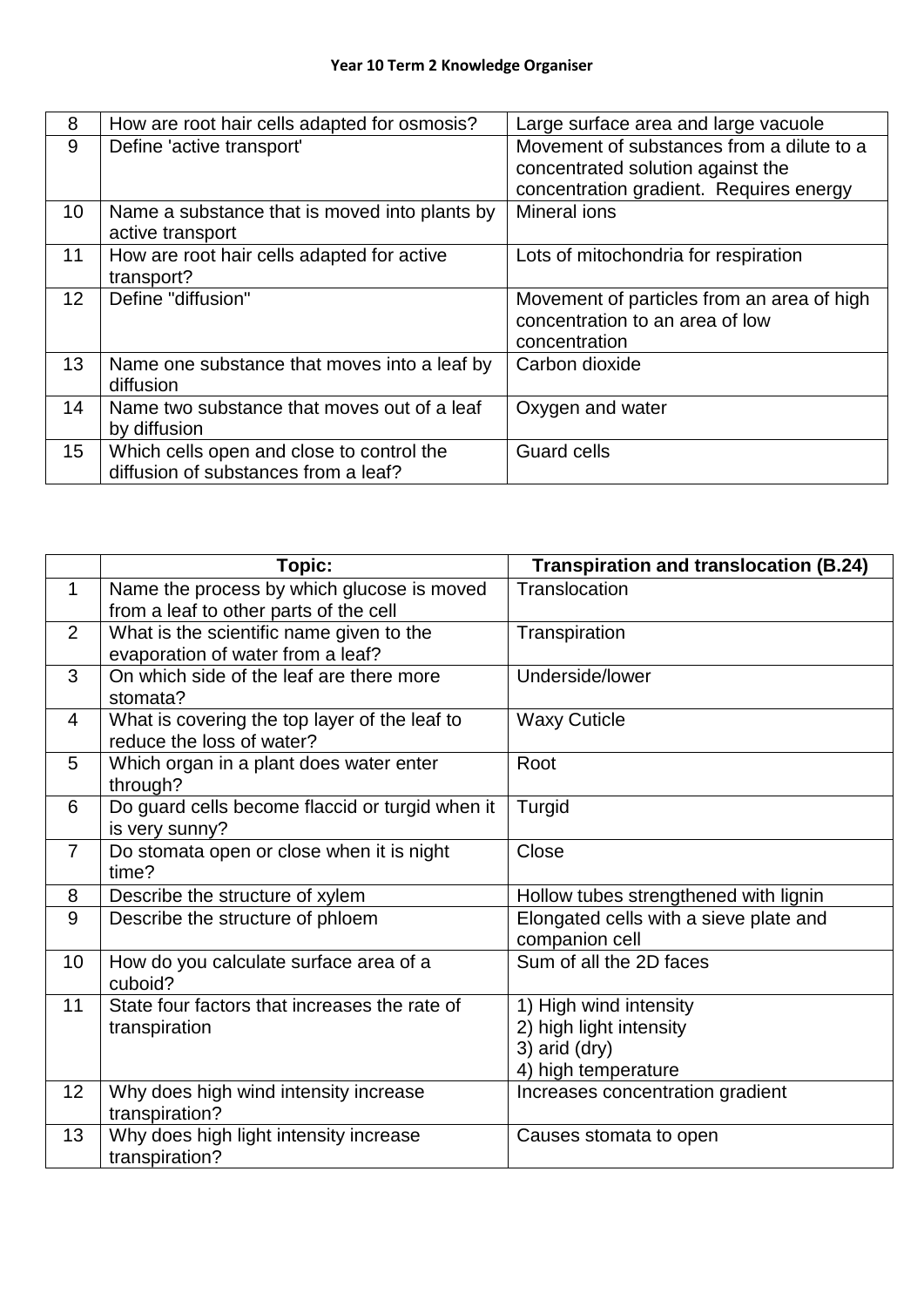| 14                       | Why does arid conditions increase the rate of<br>transpiration?                                 | Increases concentration gradient                                                                                          |
|--------------------------|-------------------------------------------------------------------------------------------------|---------------------------------------------------------------------------------------------------------------------------|
| 15                       | Why does high temperature increase the rate<br>of transpiration?                                | Water particles have more kinetic energy                                                                                  |
|                          |                                                                                                 |                                                                                                                           |
|                          | <b>Topic:</b>                                                                                   | <b>Photosynthesis (B.25)</b>                                                                                              |
| 1                        | Name the two reactants in photosynthesis                                                        | Carbon Dioxide and water                                                                                                  |
| 2                        | Name the two products formed in<br>photosynthesis                                               | Oxygen and glucose                                                                                                        |
| 3                        | Write the word equation for photosynthesis                                                      | Carbon dioxide + water -> oxygen and<br>glucose                                                                           |
| $\overline{\mathcal{A}}$ | Write the symbol equation for photosynthesis                                                    | $CO2 + H2O \rightarrow O2 + C6H12O6$                                                                                      |
| 5                        | Describe what happens to the rate of<br>photosynthesis as temperature increases                 | Rate increases and then decreases                                                                                         |
| 6                        | Describe what happens to the rate of<br>photosynthesis as light intensity increases             | Rate increases and then remains constant                                                                                  |
| $\overline{7}$           | Describe what happens to the rate of<br>photosynthesis as carbon dioxide increases              | Rate increases and then remains constant                                                                                  |
| 8                        | Define a limiting factor                                                                        | A factor that directly affects the rate of<br>photosynthesis on its own, regardless of the<br>level of the other factors. |
| 9                        | Name the plant used to investigate the effect of<br>different factors on rate of photosynthesis | Elodea (pondweed)                                                                                                         |
| 10                       | How can you calculate the rate of<br>photosynthesis of an aquatic plant?                        | Count the number of O2 bubbles produced<br>in a minute                                                                    |
| 11                       | How can you more accurately calculate the<br>rate of photosynthesis of an aquatic plant?        | Record volume of gas produced (using a<br>gas syringe)                                                                    |
| 12                       | Which cells are adapted for increased<br>photosynthesis?                                        | Palisade cells                                                                                                            |
| 13                       | How are palisade cells adapted for increased<br>rates of photosynthesis?                        | Lots of chloroplasts (and chlorophyll)                                                                                    |
| 14                       | State three limiting factors for photosynthesis                                                 | 1) Carbon dioxide concentration, 2)<br>Temperature, 3) Light intensity                                                    |
| 15                       | In a variegated leaf, why do some parts appear<br>white?                                        | There is no chlorophyll                                                                                                   |

|                | Topic:                                                              | The products of photosynthesis (B.26)                                                                                  |
|----------------|---------------------------------------------------------------------|------------------------------------------------------------------------------------------------------------------------|
|                | State 5 uses of glucose produced during<br>photosynthesis           | 1) respiration, 2) stored as insoluble starch,<br>3) stored as fats/oils 4) making cellulose, 5)<br>making amino acids |
| 2              | State two substances required for making<br>proteins in plants      | Nitrate ions and glucose                                                                                               |
| 3              | Which substance is used to test for the<br>presence of starch?      | Iodine solution                                                                                                        |
| $\overline{4}$ | What colour will iodine solution turn in the<br>presence of starch? | Blue/black                                                                                                             |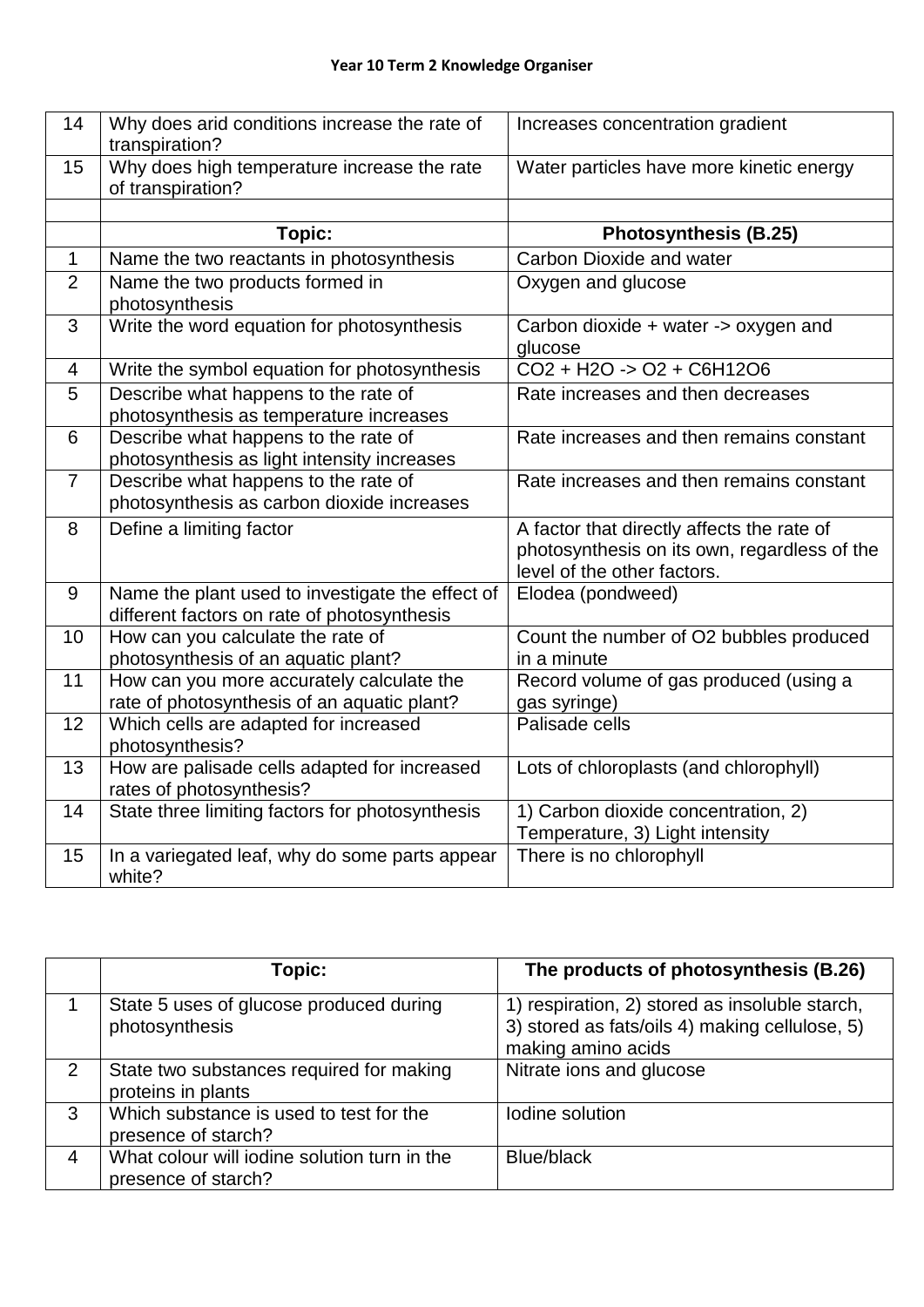| 5                | What colour will jodine solution turn if no<br>starch is present?                                            | Remains orange                                                             |
|------------------|--------------------------------------------------------------------------------------------------------------|----------------------------------------------------------------------------|
| 6                | Which substance is used to test for the<br>presence of sugar?                                                | Benedict's solution                                                        |
| $\overline{7}$   | What colour will benedict's solution turn in the<br>presence of sugar?                                       | Red (lots of sugar), orange (some sugar),<br>green (small amount of sugar) |
| 8                | What colour will benedict's solution turn if no<br>glucose is present?                                       | <b>Remains blue</b>                                                        |
| 9                | Which substance is used to test for the<br>presence of protein?                                              | Biuret's solution                                                          |
| 10               | What colour will biuret solution turn in the<br>presence of protein?                                         | Purple                                                                     |
| 11               | What colour will biuret solution turn if no<br>protein is present?                                           | Remains blue                                                               |
| 12               | Which substance is used to test for the<br>presence of lipids (fats)?                                        | Ethanol                                                                    |
| 13               | What colour will ethanol solution turn in the<br>presence of fats?                                           | Creamy white                                                               |
| 14               | What colour will ethanol solution turn if no fat<br>is present?                                              | Remains colourless                                                         |
| 15 <sub>15</sub> | Describe the relationship between a light's<br>distance from a plant and rate of<br>photosynthesis (HT only) | power ÷ distance squared (inverse square<br>law)                           |
|                  |                                                                                                              |                                                                            |

|                | Topic:                                                          | <b>Natural recycling (B.28)</b>               |
|----------------|-----------------------------------------------------------------|-----------------------------------------------|
| $\mathbf{1}$   | How do plant remove carbon from the air?                        | Photosynthesis (CO2 in)                       |
| $\overline{2}$ | How is carbon moved from living organisms back into<br>the air? | Respiration (CO2 released)                    |
| $\overline{3}$ | How is carbon moved from fossil fuels back into the<br>air?     | Combustion (CO2 released)                     |
| 4              | How is carbon moved from dead organisms into the<br>air?        | Decomposition (by decomposers) (CO2 released) |
| 5              | What is the scientific name for rain?                           | Precipitation                                 |
| 6              | How does water move from lakes/the sea into the air?            | Evaporation                                   |
| 7              | Which process leads to cloud formation?                         | Condensation                                  |
| 8              | What is the name of evaporation of water from plants?           | Transpiration                                 |

| Topic:                                                 | Humans and the environment (B.29)                       |
|--------------------------------------------------------|---------------------------------------------------------|
| Define by "biodiversity"                               | variety of all the different species on earth/within an |
|                                                        | ecosystem                                               |
| Why is increased biodiversity good?                    | Increases ecosystem stability                           |
| State three ways that humans can cause water pollution | Sewage, fertilisers, toxic chemicals                    |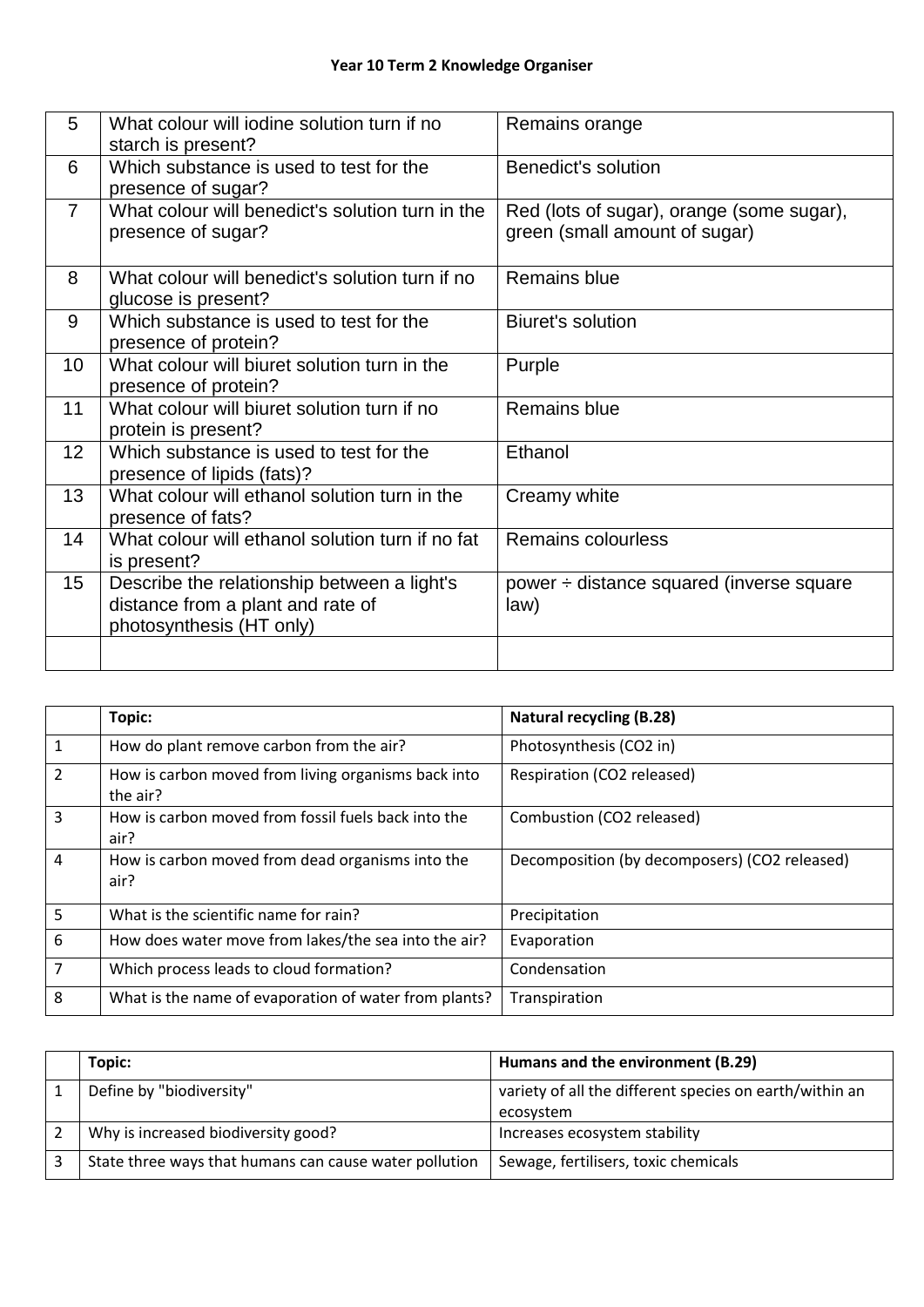## **Year 10 Term 2 Knowledge Organiser**

| 4  | State three ways that humans can cause air pollution                               | Smoke, acidic gases                                                                                      |
|----|------------------------------------------------------------------------------------|----------------------------------------------------------------------------------------------------------|
| 5  | State three ways that humans can cause land pollution                              | Landfill sites, toxic chemicals                                                                          |
| 6  | State 4 ways that humans are decreasing the land<br>available for living organisms | building, quarrying, farming, dumping waste                                                              |
|    | State two uses of peat                                                             | Fuel & fertiliser                                                                                        |
| 8  | What is the name for 'cutting down trees'                                          | Deforestation                                                                                            |
| 9  | State two reasons for deforestation occurring                                      | Land for farming & growing biofuels                                                                      |
| 10 | State 5 ways that humans are trying to increase<br>biodiversity                    | 1) Breeding endangered species 2) protecting rare<br>habitats 3) Hedgerows 4) Afforestation 5) Recycling |

|                | Topic:                                                              | <b>RP: Osmosis (B3) (B.43)</b>                                                                                                                |
|----------------|---------------------------------------------------------------------|-----------------------------------------------------------------------------------------------------------------------------------------------|
| $\mathbf{1}$   | What is the independent variable?                                   | The concentration of the solution                                                                                                             |
| $\overline{2}$ | What is the dependent variable?                                     | The percentage change in mass                                                                                                                 |
| 3              | Name 5 control variables                                            | 1) Length of potato<br>2) Diameter of potato<br>3) Volume of solution<br>4) Time potato is left for<br>5) Temperature of solution             |
| 4              | Give 3 ways to make the results accurate                            | 1) Read the volume of the solution from the meniscus<br>2) Dab the potatoes dry before measuring the mass<br>3) Use a digital top pan balance |
| 5              | Name one risk and precaution                                        | Risk = cutting yourself with the potato borer<br>Precaution = push the borer down towards the desk<br>not upwards                             |
| 6              | What is the purpose of the distilled water?                         | To act as a control to compare your results to                                                                                                |
| $\overline{7}$ | How is the concentration inside the tissue estimated?               | Plot a graph of concentration against % change in mass<br>and find where the line of best fit crosses 0%                                      |
| 8              | How is the percentage change in mass calculated?                    | % change in mass = change in mass / initial mass                                                                                              |
| 9              | Why is percentage change calculated rather than just the<br>change? | The potato may be slightly different sizes and shapes<br>to begin with                                                                        |
| 10             | Why does the tissue increase in mass?                               | Water has entered the tissue by osmosis in more<br>dilute solutions                                                                           |
| 11             | How can you tell if there has been an increase in mass?             | The % change in mass is +ve                                                                                                                   |
| 12             | Why does the tissue decrease in mass?                               | Water has left the tissue by osmosis in more<br>concentrated solutions                                                                        |
| 13             | How can you tell if there has been a decrease in mass?              | The % change in mass is -ve                                                                                                                   |
| 14             | What does no change in mass mean?                                   | The concentration of the solution is the same as the<br>concentration inside the tissue                                                       |
| 15             | What are possible variations on this method?                        | 1) Using any other vegetable/plant tissue<br>2) Using any other food substance<br>3) Using a salt solution                                    |

| Topic:                            | RP: Photosynthesis (B6) (B.46)                   |
|-----------------------------------|--------------------------------------------------|
| What is the independent variable? | Distance from the light source (light intensity) |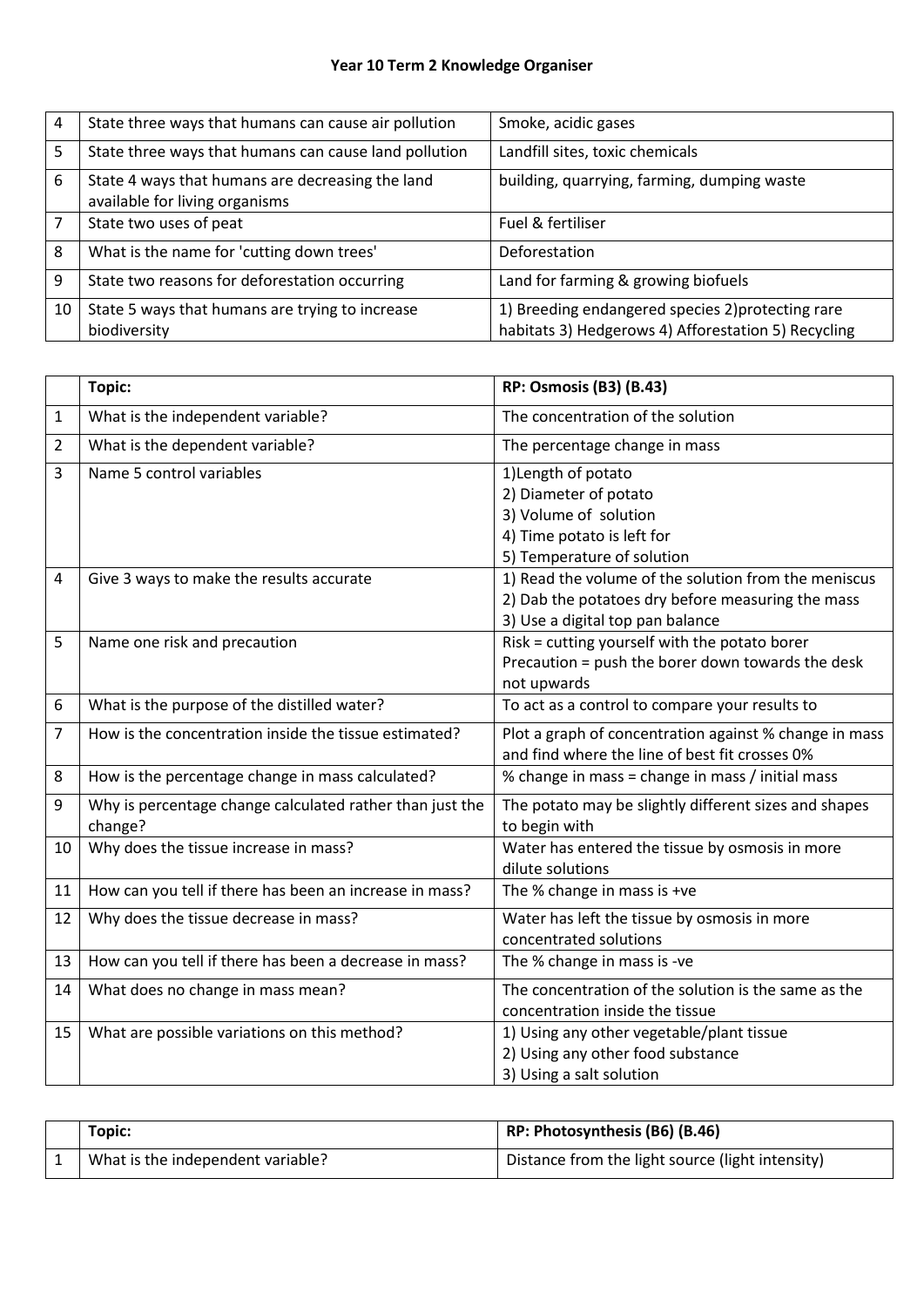| $\overline{2}$ | What is the dependent variable?                                   | Number of bubbles per minute                                                                                                                         |
|----------------|-------------------------------------------------------------------|------------------------------------------------------------------------------------------------------------------------------------------------------|
| 3              | Name 3 control variables                                          | 1) Temperature of the water<br>2) Carbon dioxide concentration<br>3) Colour of the light                                                             |
| 4              | How is the rate of photosynthesis measured?                       | rate = total O2 produced / time                                                                                                                      |
| 5              | How is the volume of oxygen measured?                             | Counting the number of bubbles per minute                                                                                                            |
| 6              | How is the light intensity changed?                               | Changing the distance of the beaker from the light                                                                                                   |
| 7              | Name one random error                                             | Counting the bubbles incorrectly                                                                                                                     |
| 8              | Give one way to make the results more accurate                    | Increase the amount of time you count the bubbles<br>for                                                                                             |
| 9              | How is the concentration of carbon dioxide controlled?            | Adding sodium hydrogen carbonate to the solution                                                                                                     |
| 10             | Give an alternative way to measure the volume of gas<br>produced? | Volume of water displaced from a measuring cylinder                                                                                                  |
| 11             | Name one risk and precaution                                      | The lamp may be hot so do not touch it                                                                                                               |
| 12             | How is the temperature controlled?                                | Water bath                                                                                                                                           |
| 13             | How is the pondweed controlled?                                   | Same species, same age and same length                                                                                                               |
| 14             | What results should you see?                                      | As the light intensity increases, the rate<br>photosynthesis increases                                                                               |
| 15             | What are possible variations on this method?                      | 1) Investigate the effect of different coloured lights<br>2) Investigate the effect of temperature<br>3) Investigate the effect of CO2 concentration |

|                | Topic:                                             | RP: Field investigations (B9) (B.49)                                                                                         |
|----------------|----------------------------------------------------|------------------------------------------------------------------------------------------------------------------------------|
| $\mathbf{1}$   | What is the first aim?                             | Investigating the population size of a plant species<br>using random sampling                                                |
| $\overline{2}$ | How do we prepare the area we are investigating?   | Lay out two measuring tapes at right angles to each<br>other                                                                 |
| 3              | Name the equipment                                 | a 25 cm x 25 cm quadrat, a 30 m tape measure, a<br>clipboard, a pen, paper.                                                  |
| 4              | How do we ensure the sample is random?             | Choose random co-ordinates and place the quadrat in<br>these places                                                          |
| 5              | What are the steps in the method?                  | 1) Place the quadrat down and count the number of<br>organisms inside.<br>2) Repeat for 10 quadrats<br>3) Calculate the mean |
| 6              | How do we work out an estimate for the whole area? | estimated population size = (area sampled /total area)<br>x mean number of organisms counted                                 |
| $\overline{7}$ | How can we improve the accuracy of the estimate?   | increase the number of quadrat throws and calculate<br>the mean                                                              |
| 8              | Why might the estimate be inaccurate?              | Not all parts of the area contain an equal distribution<br>of the organism and so the sample may not be<br>representative    |
| 9              | What is the second aim?                            | Investigating the effect of light intensity on plant<br>distribution using a transect line.                                  |
| 10             | How do we set up a transect line?                  | Place a tape measure from one part of the area to<br>another                                                                 |